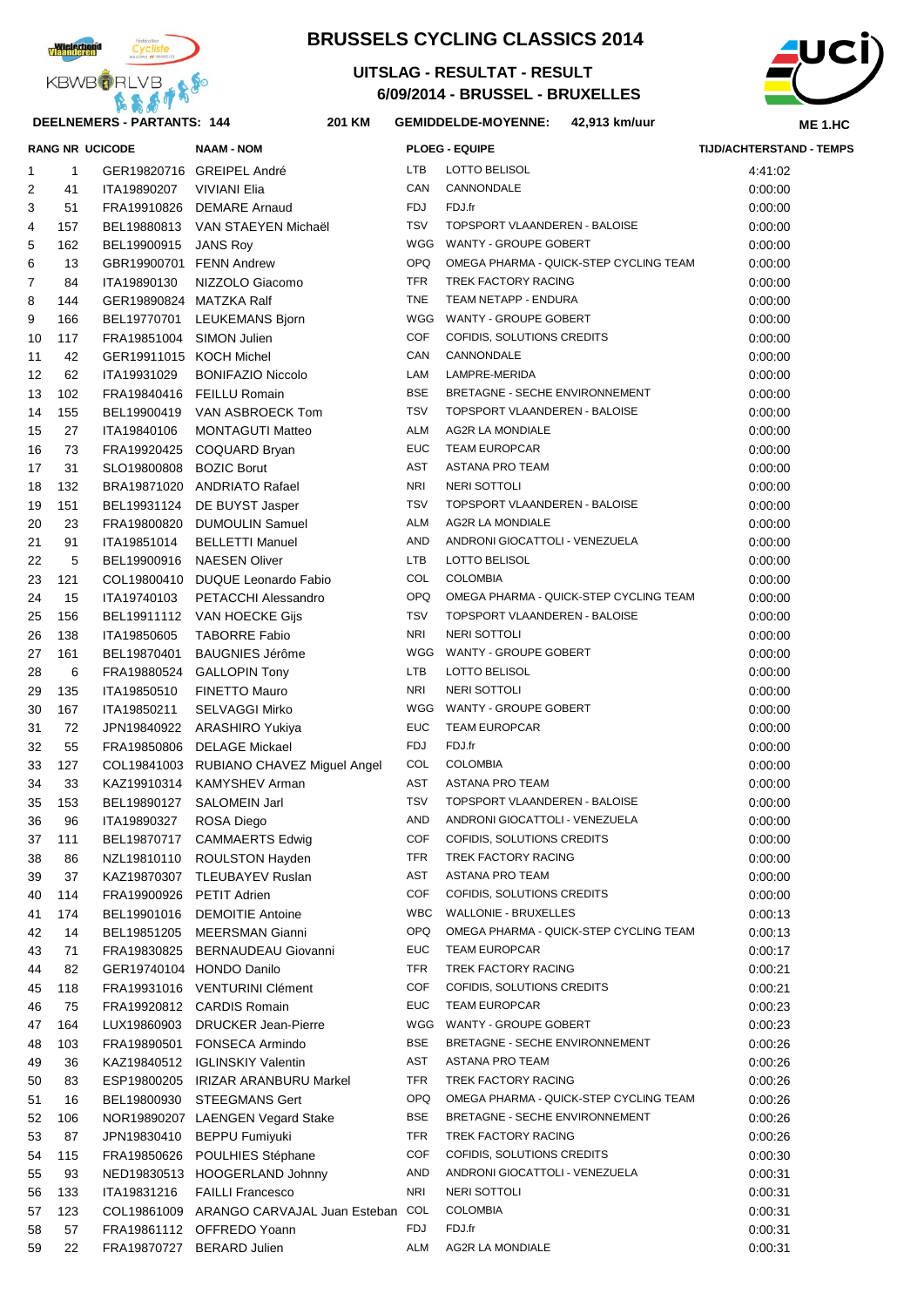

# **BRUSSELS CYCLING CLASSICS 2014**

## **6/09/2014 - BRUSSEL - BRUXELLES UITSLAG - RESULTAT - RESULT**



#### **KM GEMIDDELDE-MOYENNE: 42,913 km/uur**

|    |     |                | <b>RANG NR UCICODE</b>   | <b>NAAM - NOM</b>                       |            | <b>PLOEG - EQUIPE</b>                  | <b>TIJD/ACHTERSTAND - TEMPS</b> |
|----|-----|----------------|--------------------------|-----------------------------------------|------------|----------------------------------------|---------------------------------|
|    | 60  | 54             |                          | FRA19810321 CHAVANEL Sébastien          | <b>FDJ</b> | FDJ.fr                                 | 0:00:31                         |
|    | 61  | 56             |                          | FRA19841212 LADAGNOUS Matthieu          | <b>FDJ</b> | FDJ.fr                                 | 0:00:31                         |
|    | 62  | 108            |                          | FRA19850102 VACHON Florian              | <b>BSE</b> | BRETAGNE - SECHE ENVIRONNEMENT         | 0:00:31                         |
|    | 63  | 7              |                          | GER19820430 SIEBERG Marcel              | <b>LTB</b> | <b>LOTTO BELISOL</b>                   | 0:00:31                         |
|    | 64  | 116            |                          | FRA19930710 SENECHAL Florian            | <b>COF</b> | COFIDIS, SOLUTIONS CREDITS             | 0:00:37                         |
|    | 65  | 143            |                          | GER19911128 KRIEGER Alexander           | <b>TNE</b> | TEAM NETAPP - ENDURA                   | 0:00:39                         |
|    | 66  | 163            | BEL19880929              | DE VREESE Laurens                       | WGG        | WANTY - GROUPE GOBERT                  | 0:00:46                         |
|    | 67  | 48             | ITA19850218              | <b>SABATINI Fabio</b>                   | CAN        | CANNONDALE                             | 0:00:46                         |
|    | 68  | 92             | ITA19830726              | DALL ANTONIA Tiziano                    | AND        | ANDRONI GIOCATTOLI - VENEZUELA         | 0:00:46                         |
|    | 69  | 12             | BEL19821221              | KEISSE IIjo                             | <b>OPQ</b> | OMEGA PHARMA - QUICK-STEP CYCLING TEAM | 0:00:49                         |
|    | 70  | 128            |                          | COL19880502 VALENCIA Juan Pablo         | COL        | <b>COLOMBIA</b>                        | 0:00:49                         |
| 71 |     | 52             |                          | FRA19820625 BONNET William              | <b>FDJ</b> | FDJ.fr                                 | 0:00:49                         |
|    | 72  | 3              | BEL19911003              | DE BIE Sean                             | <b>LTB</b> | LOTTO BELISOL                          | 0:00:49                         |
|    | 73  | 171            |                          | BEL19780216 AMORISON Frédéric           | <b>WBC</b> | <b>WALLONIE - BRUXELLES</b>            | 0:00:49                         |
|    | 74  | 66             | ITA19890616              | <b>PALINI Andrea</b>                    | LAM        | LAMPRE-MERIDA                          | 0:00:49                         |
|    | 75  | 168            |                          | BEL19780904 VEUCHELEN Frederik          |            | WGG WANTY - GROUPE GOBERT              | 0:00:55                         |
|    | 76  | 101            | FRA19850726 FEILLU Brice |                                         | <b>BSE</b> | BRETAGNE - SECHE ENVIRONNEMENT         | 0:00:55                         |
|    | 77  | 107            |                          | FRA19870104 PERRICHON Pierre-Luc        | <b>BSE</b> | BRETAGNE - SECHE ENVIRONNEMENT         | 0:00:55                         |
|    | 78  | 137            | ITA19870117              | PONZI Simone                            | <b>NRI</b> | <b>NERI SOTTOLI</b>                    | 0:01:09                         |
|    | 79  | 154            | BEL19910430              | <b>THEUNS Edward</b>                    | <b>TSV</b> | TOPSPORT VLAANDEREN - BALOISE          | 0:01:09                         |
|    | 80  | 53             |                          | BEL19800317 BOUCHER David               | <b>FDJ</b> | FDJ.fr                                 |                                 |
|    |     |                |                          |                                         | <b>COF</b> | COFIDIS, SOLUTIONS CREDITS             | 0:01:11                         |
|    | 81  | 112            |                          | ESP19860331 GARCIA ECHEGUIBEL Egoitz    |            |                                        | 0:01:11                         |
|    | 82  | 124            |                          | COL19940819 DIAZ CARDENAS Edward Fabian | COL        | <b>COLOMBIA</b>                        | 0:01:11                         |
|    | 83  | 122            |                          | COL19860611 DUARTE AREVALO Fabio Andres | COL        | <b>COLOMBIA</b>                        | 0:01:11                         |
|    | 84  | 43             |                          | SLO19861125 KOREN Kristijan             | CAN        | CANNONDALE                             | 0:01:11                         |
|    | 85  | 104            | FRA19890201              | <b>JARRIER Benoit</b>                   | <b>BSE</b> | BRETAGNE - SECHE ENVIRONNEMENT         | 0:01:11                         |
|    | 86  | 105            |                          | FRA19901030 KORETZKY Clément            | <b>BSE</b> | BRETAGNE - SECHE ENVIRONNEMENT         | 0:01:11                         |
|    | 87  | 176            | BEL19880317 DRON Boris   |                                         | <b>WBC</b> | <b>WALLONIE - BRUXELLES</b>            | 0:01:11                         |
|    | 88  | 172            |                          | BEL19900227 CHEVALIER Olivier           | <b>WBC</b> | <b>WALLONIE - BRUXELLES</b>            | 0:01:11                         |
|    | 89  | 26             | FRA19860903 KADRI Blel   |                                         | ALM        | <b>AG2R LA MONDIALE</b>                | 0:01:11                         |
|    | 90  | 24             |                          | LUX19871114 GASTAUER Ben                | ALM        | AG2R LA MONDIALE                       | 0:01:11                         |
|    | 91  | 177            |                          | BEL19911113 PESTIAUX Loïc               | <b>WBC</b> | <b>WALLONIE - BRUXELLES</b>            | 0:01:11                         |
|    | 92  | 141            | ITA19870803              | <b>BENEDETTI Cesare</b>                 | <b>TNE</b> | TEAM NETAPP - ENDURA                   | 0:01:11                         |
|    | 93  | 45             | ITA19840716              | <b>MARANGONI Alan</b>                   | CAN        | CANNONDALE                             | 0:01:11                         |
|    | 94  | 131            | ITA19801127              | <b>CHICCHI Francesco</b>                | <b>NRI</b> | <b>NERI SOTTOLI</b>                    | 0:01:11                         |
|    | 95  | 165            |                          | BEL19880224 GHYSELINCK Jan              |            | WGG WANTY - GROUPE GOBERT              | 0:01:11                         |
| 96 |     | 142            |                          | POL19801027 HUZARSKI Bartosz            |            | TNE TEAM NETAPP - ENDURA               | 0:01:11                         |
|    | 97  | 76             |                          | FRA19840426 QUEMENEUR Perrig            | <b>EUC</b> | <b>TEAM EUROPCAR</b>                   | 0:01:11                         |
|    | 98  | 178            |                          | BEL19881020 STASSEN Julien              | <b>WBC</b> | <b>WALLONIE - BRUXELLES</b>            | 0:01:11                         |
|    | 99  | 11             |                          | CZE19851211 STYBAR Zdenek               | OPQ        | OMEGA PHARMA - QUICK-STEP CYCLING TEAM | 0.01:11                         |
|    | 100 | 46             |                          | FRA19830815 MARINO Jean Marc            | CAN        | CANNONDALE                             | 0:01:11                         |
|    | 101 | 95             | ITA19780115              | PELLIZOTTI Franco                       | AND        | ANDRONI GIOCATTOLI - VENEZUELA         | 0:01:11                         |
|    | 102 | 34             | KAZ19810418              | <b>IGLINSKIY Maxim</b>                  | AST        | ASTANA PRO TEAM                        | 0:01:11                         |
|    | 103 | $\overline{2}$ |                          | DEN19800116 BAK Lars Ytting             | LTB        | LOTTO BELISOL                          | 0:01:11                         |
|    | 104 | 78             |                          | GER19880723 THURAU Bjorn                | <b>EUC</b> | <b>TEAM EUROPCAR</b>                   | 0.01.11                         |
|    | 105 | 65             | ITA19870526              | <b>DODI</b> Luca                        | LAM        | LAMPRE-MERIDA                          | 0.01:11                         |
|    | 106 | 18             | BEL19840425              | VANDENBERGH Stijn                       | <b>OPQ</b> | OMEGA PHARMA - QUICK-STEP CYCLING TEAM | 0:01:15                         |
|    | 107 | 98             | ITA19900305              | <b>ZILIOLI Gianfranco</b>               | AND        | ANDRONI GIOCATTOLI - VENEZUELA         | 0:01:15                         |
|    | 108 | 58             |                          | FRA19860719 PICHON Laurent              | <b>FDJ</b> | FDJ.fr                                 | 0:01:15                         |
|    | 109 | 68             | ITA19920313              | <b>WACKERMANN Luca</b>                  | LAM        | LAMPRE-MERIDA                          | 0:01:22                         |
|    | 110 | 74             | FRA19871101 HUREL Tony   |                                         | <b>EUC</b> | <b>TEAM EUROPCAR</b>                   | 0.01.26                         |
|    | 111 | 32             |                          | UKR19830807 GRIVKO Andriy               | <b>AST</b> | ASTANA PRO TEAM                        | 0:01:33                         |
|    | 112 | 67             | CHN19840128 XU Gang      |                                         | LAM        | LAMPRE-MERIDA                          | 0:01:38                         |
|    |     | 113 126        |                          | COL19860305 QUINTERO Carlos Julian      | COL        | <b>COLOMBIA</b>                        | 0:01:43                         |
|    |     | 114 148        |                          | GER19910107 SCHWARZMANN Michael         | <b>TNE</b> | TEAM NETAPP - ENDURA                   | 0:01:44                         |
|    | 115 | 61             | ITA19870619              | MODOLO Sacha                            | LAM        | LAMPRE-MERIDA                          | 0:02:10                         |
|    | 116 | 85             | SUI19800117              | <b>RAST Grégory</b>                     | <b>TFR</b> | TREK FACTORY RACING                    | 0:02:10                         |
|    | 117 | 88             |                          | NED19930726 VAN POPPEL Danny            | <b>TFR</b> | TREK FACTORY RACING                    | 0:02:10                         |
|    | 118 | 38             |                          | NED19820911 WESTRA Lieuwe               | <b>AST</b> | ASTANA PRO TEAM                        | 0:02:10                         |
|    |     |                |                          |                                         |            |                                        |                                 |

|            | <b>PLOEG - EQUIPE</b>                                    | <b>TIJD/ACHTERSTAND -</b> |
|------------|----------------------------------------------------------|---------------------------|
| FDJ        | FDJ.fr                                                   | 0:00:31                   |
| <b>FDJ</b> | FDJ.fr                                                   | 0:00:31                   |
| BSE        | BRETAGNE - SECHE ENVIRONNEMENT                           | 0:00:31                   |
| LTB        | <b>LOTTO BELISOL</b>                                     | 0:00:31                   |
| COF        | COFIDIS, SOLUTIONS CREDITS                               | 0:00:37                   |
| TNE        | TEAM NETAPP - ENDURA                                     | 0:00:39                   |
| WGG        | WANTY - GROUPE GOBERT                                    | 0:00:46                   |
| CAN        | CANNONDALE                                               | 0:00:46                   |
| <b>AND</b> | ANDRONI GIOCATTOLI - VENEZUELA                           | 0:00:46                   |
| OPQ        | OMEGA PHARMA - QUICK-STEP CYCLING TEAM                   | 0:00:49                   |
| <b>COL</b> | <b>COLOMBIA</b>                                          | 0:00:49                   |
| <b>FDJ</b> | FDJ.fr                                                   | 0:00:49                   |
| LTB        | LOTTO BELISOL                                            | 0:00:49                   |
| <b>WBC</b> | <b>WALLONIE - BRUXELLES</b>                              | 0:00:49                   |
| LAM        | LAMPRE-MERIDA                                            | 0:00:49                   |
| WGG        | WANTY - GROUPE GOBERT                                    | 0:00:55                   |
| <b>BSE</b> | BRETAGNE - SECHE ENVIRONNEMENT                           | 0:00:55                   |
| BSE        | BRETAGNE - SECHE ENVIRONNEMENT                           | 0:00:55                   |
| NRI        | NERI SOTTOLI                                             | 0:01:09                   |
| TSV        | <b>TOPSPORT VLAANDEREN - BALOISE</b>                     | 0:01:09                   |
| FDJ        | FDJ.fr                                                   | 0:01:11                   |
| <b>COF</b> | COFIDIS, SOLUTIONS CREDITS                               | 0:01:11                   |
| COL        | <b>COLOMBIA</b>                                          | 0:01:11                   |
| COL        | <b>COLOMBIA</b>                                          | 0:01:11                   |
| CAN        | CANNONDALE                                               | 0:01:11                   |
| BSE        | BRETAGNE - SECHE ENVIRONNEMENT                           | 0:01:11                   |
| BSE        | BRETAGNE - SECHE ENVIRONNEMENT                           | 0:01:11                   |
| <b>WBC</b> | <b>WALLONIE - BRUXELLES</b>                              | 0:01:11                   |
| <b>WBC</b> | <b>WALLONIE - BRUXELLES</b>                              | 0.01:11                   |
| ALM        | <b>AG2R LA MONDIALE</b>                                  | 0:01:11                   |
| ALM        | <b>AG2R LA MONDIALE</b>                                  | 0:01:11                   |
| <b>WBC</b> | <b>WALLONIE - BRUXELLES</b>                              | 0:01:11                   |
| TNE        | TEAM NETAPP - ENDURA                                     | 0:01:11                   |
| CAN        | CANNONDALE                                               | 0:01:11                   |
| NRI        | <b>NERI SOTTOLI</b>                                      | 0:01:11                   |
| WGG        | WANTY - GROUPE GOBERT                                    | 0:01:11                   |
| TNE        | TEAM NETAPP - ENDURA                                     | 0.01:11                   |
| <b>EUC</b> | <b>TEAM EUROPCAR</b>                                     | 0:01:11                   |
| <b>WBC</b> | <b>WALLONIE - BRUXELLES</b>                              | 0:01:11                   |
| OPQ        | OMEGA PHARMA - QUICK-STEP CYCLING TEAM                   | 0:01:11                   |
| CAN        | CANNONDALE                                               | 0:01:11                   |
| AND        | ANDRONI GIOCATTOLI - VENEZUELA<br><b>ASTANA PRO TEAM</b> | 0:01:11                   |
| AST<br>LTB | <b>LOTTO BELISOL</b>                                     | 0:01:11                   |
| <b>EUC</b> | <b>TEAM EUROPCAR</b>                                     | 0:01:11                   |
| LAM        | LAMPRE-MERIDA                                            | 0:01:11<br>0:01:11        |
| OPQ.       | OMEGA PHARMA - QUICK-STEP CYCLING TEAM                   | 0:01:15                   |
| AND        | ANDRONI GIOCATTOLI - VENEZUELA                           | 0.01.15                   |
| FDJ        | FDJ.fr                                                   | 0.01.15                   |
| LAM        | LAMPRE-MERIDA                                            | 0.01.22                   |
| <b>EUC</b> | <b>TEAM EUROPCAR</b>                                     | 0.01.26                   |
| AST        | ASTANA PRO TEAM                                          | 0:01:33                   |
| LAM        | LAMPRE-MERIDA                                            | 0:01:38                   |
| COL        | <b>COLOMBIA</b>                                          | 0:01:43                   |
| TNE        | TEAM NETAPP - ENDURA                                     | 0:01:44                   |
| LAM        | LAMPRE-MERIDA                                            | 0:02:10                   |
| TFR        | TREK FACTORY RACING                                      | 0:02:10                   |
| TFR        | TREK FACTORY RACING                                      | 0:02:10                   |
| AST        | ASTANA PRO TEAM                                          | 0:02:10                   |